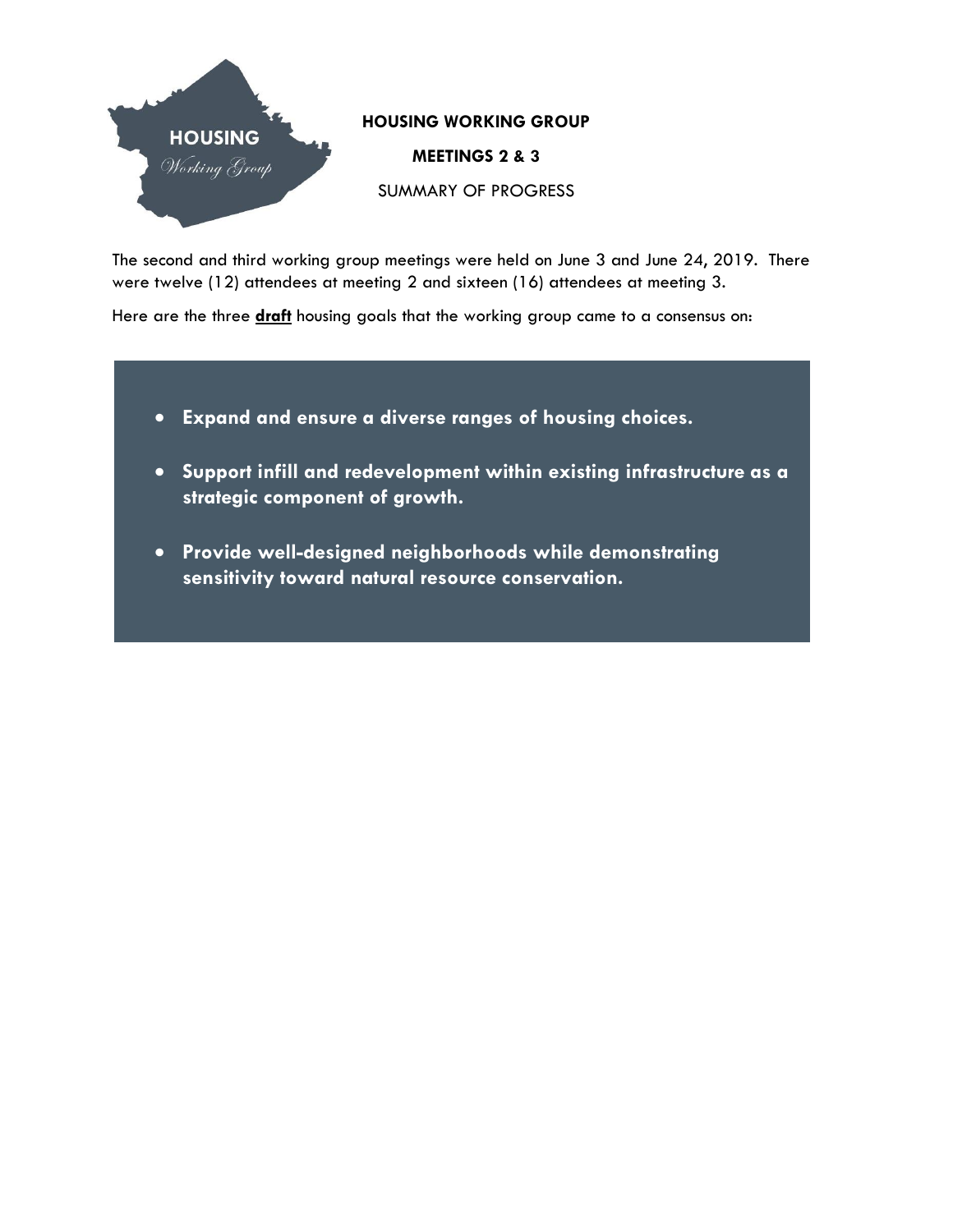## **OBJECTIVES for Housing Goal #1: Expand and ensure a diverse range of housing choices.**

| a. Varieties of housing types and densities<br>are promoted.                                                                                           | Meeting 3 notes: Group 1 doesn't think this should be kept.<br>Needs to be considered. Or "based on the local population and<br>market demand, varieties of housing types and densities are<br>promoted."                                                                                                                                                                                                                                                                                |
|--------------------------------------------------------------------------------------------------------------------------------------------------------|------------------------------------------------------------------------------------------------------------------------------------------------------------------------------------------------------------------------------------------------------------------------------------------------------------------------------------------------------------------------------------------------------------------------------------------------------------------------------------------|
| b. Coordinate and plan housing for the<br>millennial population of Bourbon County.                                                                     | Meeting 3 notes: Group 1 agrees but because "a" will include<br>this - we need a variety, not just for millennials. Other<br>suggestion was to make this a sub-objective of 'a'.                                                                                                                                                                                                                                                                                                         |
| c. Encourage the expansion of affordable<br>and middle-income housing opportunities and<br>integrate new units throughout the community.               | Meeting 3 notes: Group 1 wants to keep this objective but<br>suggests changing 'throughout the community' to 'at different<br>locations.' Other suggestion: affordable housing is<br>incentivized housing based on income. Housing affordability<br>should be the verbiage used $-$ a market across all incomes<br>where there is a house people can afford. Affordable housing<br>in Bourbon County should be defined in the objective. Use HUD<br>definition? What is the price range? |
| d. Establish an information clearinghouse for<br>financial and technical assistance for<br>stabilization and renovation of urban and<br>rural housing. | Meeting 3 notes: Group 1 agrees                                                                                                                                                                                                                                                                                                                                                                                                                                                          |
| e. Consider incentives to encourage creation<br>of affordable- and middle-income housing.                                                              | Meeting 3 notes: Group 1 thinks this should be kept as<br>objective. Eliminate but add 'incentivize' to "c" above.                                                                                                                                                                                                                                                                                                                                                                       |
| f. Plan for safe, affordable and accessible<br>housing to meet the needs of older and/or<br>disadvantaged residents.                                   | Meeting 3 notes: Group 1 questioned if the market was<br>currently dictating this. They suggest keeping this objective.<br>Other suggestion was to change this to a sub-objective of 'a'<br>above.                                                                                                                                                                                                                                                                                       |
| g. Flexible zoning/design regulations to<br>encourage diverse housing options.                                                                         | Meeting 3 notes: Group 1 suggested eliminating this objective<br>but including 'design regulations' in "e" above.                                                                                                                                                                                                                                                                                                                                                                        |
| h. Energy-efficient development practices<br>and resilient design features are encouraged<br>incentivized.                                             | Meeting 3 notes: Group 1 suggested changing incentivized to<br>encouraged.                                                                                                                                                                                                                                                                                                                                                                                                               |
| i. Neighborhoods are designed for users of<br>all abilities to have convenient and safe<br>multi-modal access to jobs, education and<br>services.      | Meeting 3 notes: Group 1 suggested "Neighborhoods to be<br>based upon a list of basic infrastructure requirements, including<br>sidewalks. Other suggestion was to add sidewalks and safe<br>roads.                                                                                                                                                                                                                                                                                      |
| ADDED: Infrastructure must be in place<br>and/or ready for extension.                                                                                  | Meeting 3 notes: Group 1 agreed with this.                                                                                                                                                                                                                                                                                                                                                                                                                                               |
| ADDED: Housing types should reflect the<br>needs of interchangeable demographic<br>groups to insure a sustainable supply of<br>housing.                |                                                                                                                                                                                                                                                                                                                                                                                                                                                                                          |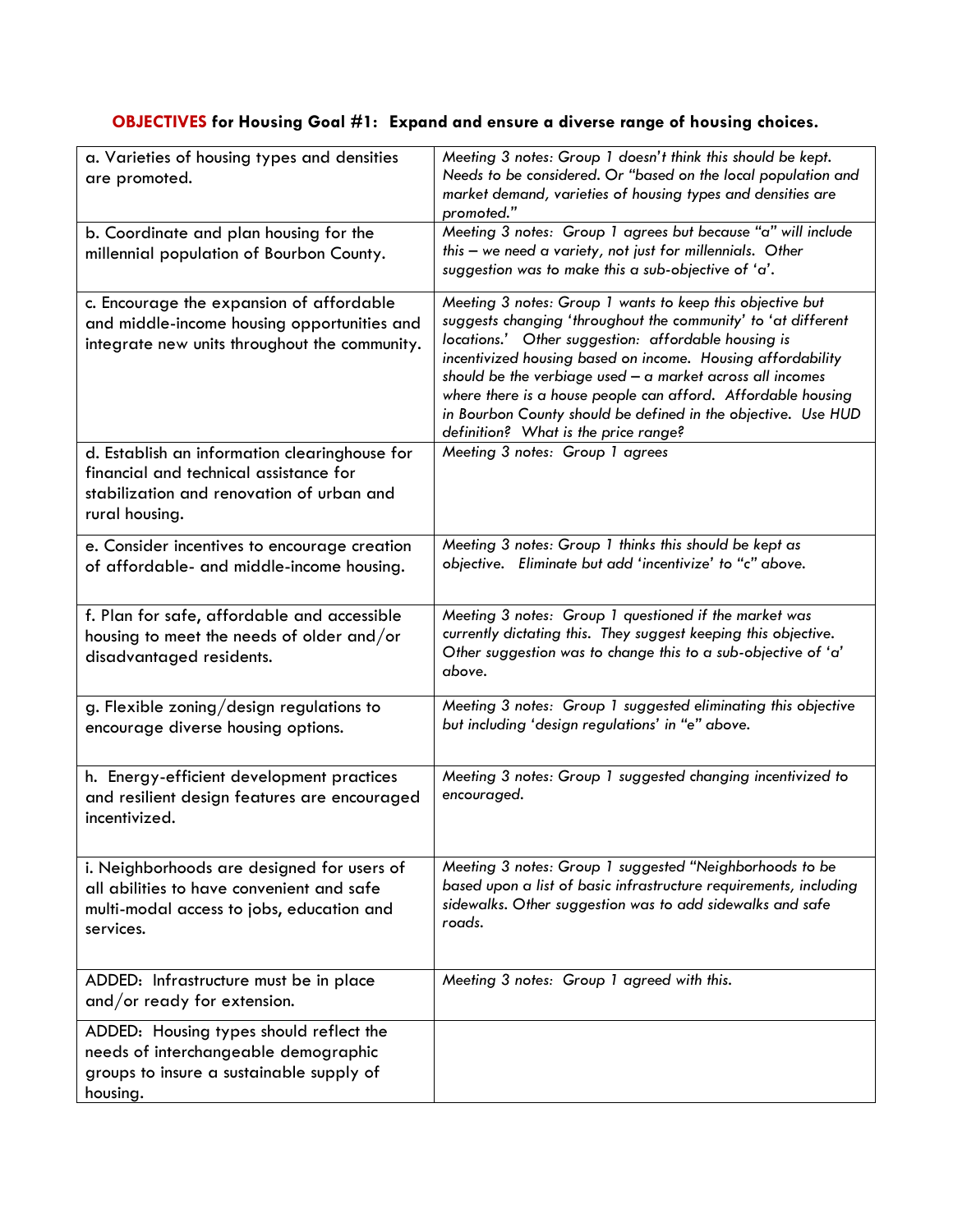## **OBJECTIVES for Housing Goal #2: Support infill and redevelopment within existing infrastructure as a strategic component of growth.**

| a. Identify and inventory area of opportunity<br>for infill, redevelopment, adaptive, reuse,<br>and mixed-use development and educate the<br>public about redevelopment.                                                                                   | Meeting 3 notes: agree. Add "and educate the public"                                                                                                                                   |
|------------------------------------------------------------------------------------------------------------------------------------------------------------------------------------------------------------------------------------------------------------|----------------------------------------------------------------------------------------------------------------------------------------------------------------------------------------|
| b. Improve the environmental condition of<br>blighted and deteriorating areas within the<br>county. Enforce building and maintenance<br>codes and ordinances to eliminate blighted<br>and deteriorating areas within the county.                           | Meeting 3 notes: Suggested "Enforce building codes to<br>eliminate blighted and deteriorating areas within the<br>county."                                                             |
| c. Bring properties into compliance with the<br>building code.                                                                                                                                                                                             | Meeting 3 notes: Suggested taking this out because it<br>can't be done legally.                                                                                                        |
| c. Explore opportunities to combine<br>development efforts with historic preservation<br>and natural resource conservation. Delineate<br>historic districts and develop design<br>standards in alignment with established<br>architectural styles.         | Meeting 3 notes: Agreed with suggestion from Meeting 2<br>to add "delineate historic districts and develop design<br>standards in alignment with established architectural<br>styles." |
| e. Respect the context and design features of<br>area surrounding development projects and<br>develop design standards and guidelines to<br>ensure compatibility with existing urban form.                                                                 | Meeting 3 notes: Agreed                                                                                                                                                                |
| f. Implement innovative programs, such as<br>public infrastructure and land bank programs<br>to facilitate sustainable development,<br>including but not limited to, housing,<br>affordable at all income levels, and<br>commercial and economic activity. | Meeting 3 notes. Suggestion to eliminate this because it<br>was too broad of objective.                                                                                                |
| g. Create materials that educate the public<br>about infill and redevelopment.                                                                                                                                                                             | Meeting 3 notes: add 'Enforce the ordinances prohibiting<br>non-conforming illegal uses.' Other suggestion was to<br>eliminate this but add "and educate the public" in 'a'<br>above.  |